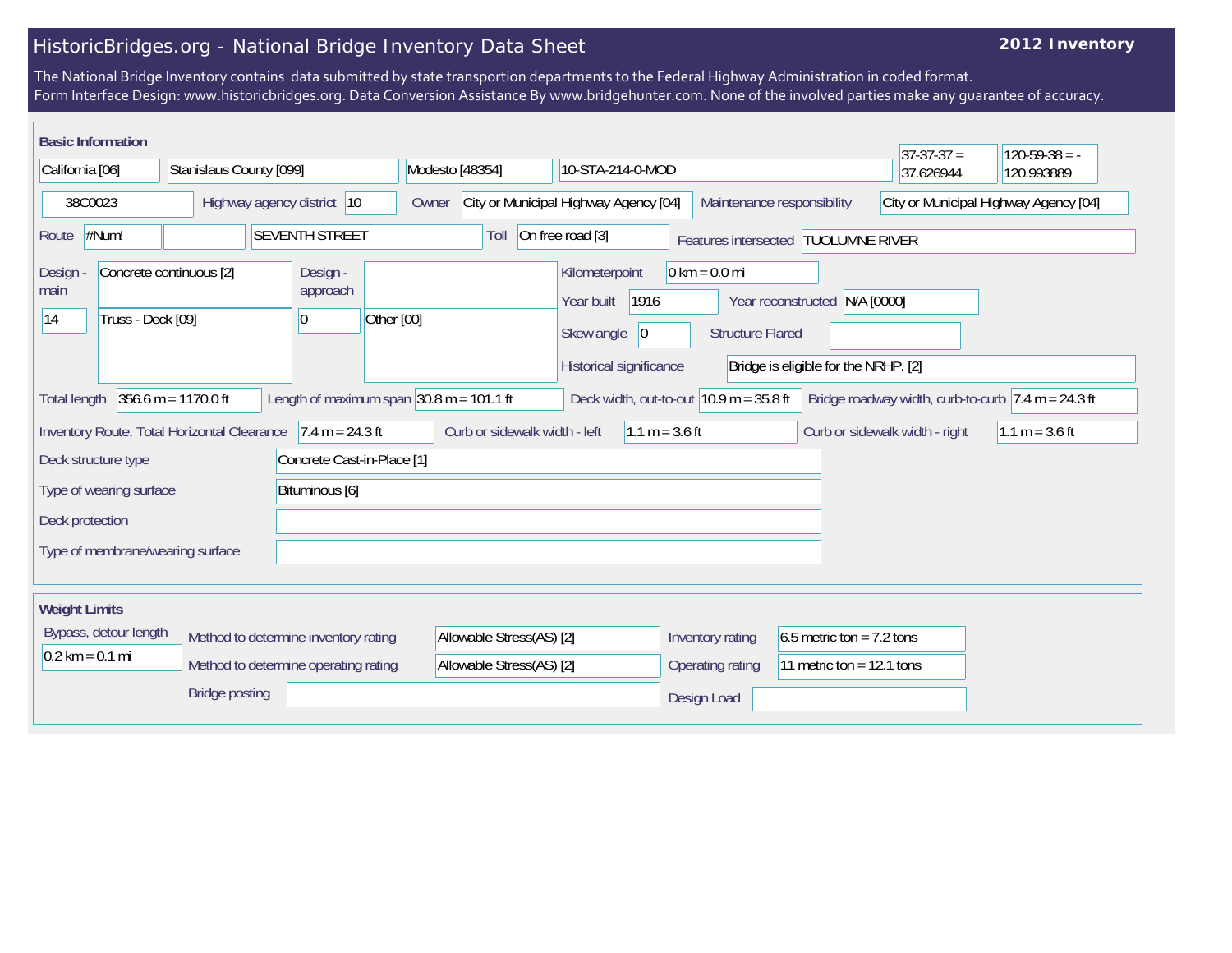| <b>Functional Details</b>                                                                                |                                                                                            |  |
|----------------------------------------------------------------------------------------------------------|--------------------------------------------------------------------------------------------|--|
| Average daily truck traffi 2<br>Average Daily Traffic<br>15719                                           | Year 2009<br>2029<br>%<br>Future average daily traffic<br>14144<br>Year                    |  |
| Road classification<br>Collector (Urban) [17]                                                            | Lanes on structure 2<br>Approach roadway width<br>$7.3 m = 24.0 ft$                        |  |
| Type of service on bridge Highway-pedestrian [5]                                                         | Direction of traffic 2 - way traffic [2]<br>Bridge median                                  |  |
| Parallel structure designation<br>No parallel structure exists. [N]                                      |                                                                                            |  |
| Type of service under bridge<br>Highway-waterway [6]                                                     | Navigation control<br>Lanes under structure<br> 2                                          |  |
| Navigation vertical clearanc<br>$0 = N/A$                                                                | Navigation horizontal clearance $ 0 = N/A$                                                 |  |
| Minimum navigation vertical clearance, vertical lift bridge                                              | $99.99 m = 328.1 ft$<br>Minimum vertical clearance over bridge roadway                     |  |
| Minimum lateral underclearance reference feature Highway beneath structure [H]                           |                                                                                            |  |
| Minimum lateral underclearance on right $1.2$ m = 3.9 ft                                                 | Minimum lateral underclearance on left $3.1$ m = 10.2 ft                                   |  |
| Minimum Vertical Underclearance $ 3.4 \text{ m} = 11.2 \text{ ft} $                                      | Minimum vertical underclearance reference feature Highway beneath structure [H]            |  |
| Appraisal ratings - underclearances Basically intolerable requiring high priority of replacement [2]     |                                                                                            |  |
| <b>Repair and Replacement Plans</b>                                                                      |                                                                                            |  |
| Type of work to be performed                                                                             | Work to be done by contract [1]<br>Work done by                                            |  |
| Replacement of bridge or other structure because<br>of substandard load carrying capacity or substantial | Bridge improvement cost<br>8949000<br>1789000<br>Roadway improvement cost                  |  |
| bridge roadway geometry. [31]                                                                            | $356.6 m = 1170.0 ft$<br>Length of structure improvement<br>Total project cost<br>15034000 |  |
|                                                                                                          | Year of improvement cost estimate<br>2010                                                  |  |
|                                                                                                          | Border bridge - percent responsibility of other state<br>Border bridge - state             |  |
|                                                                                                          | Border bridge - structure number                                                           |  |